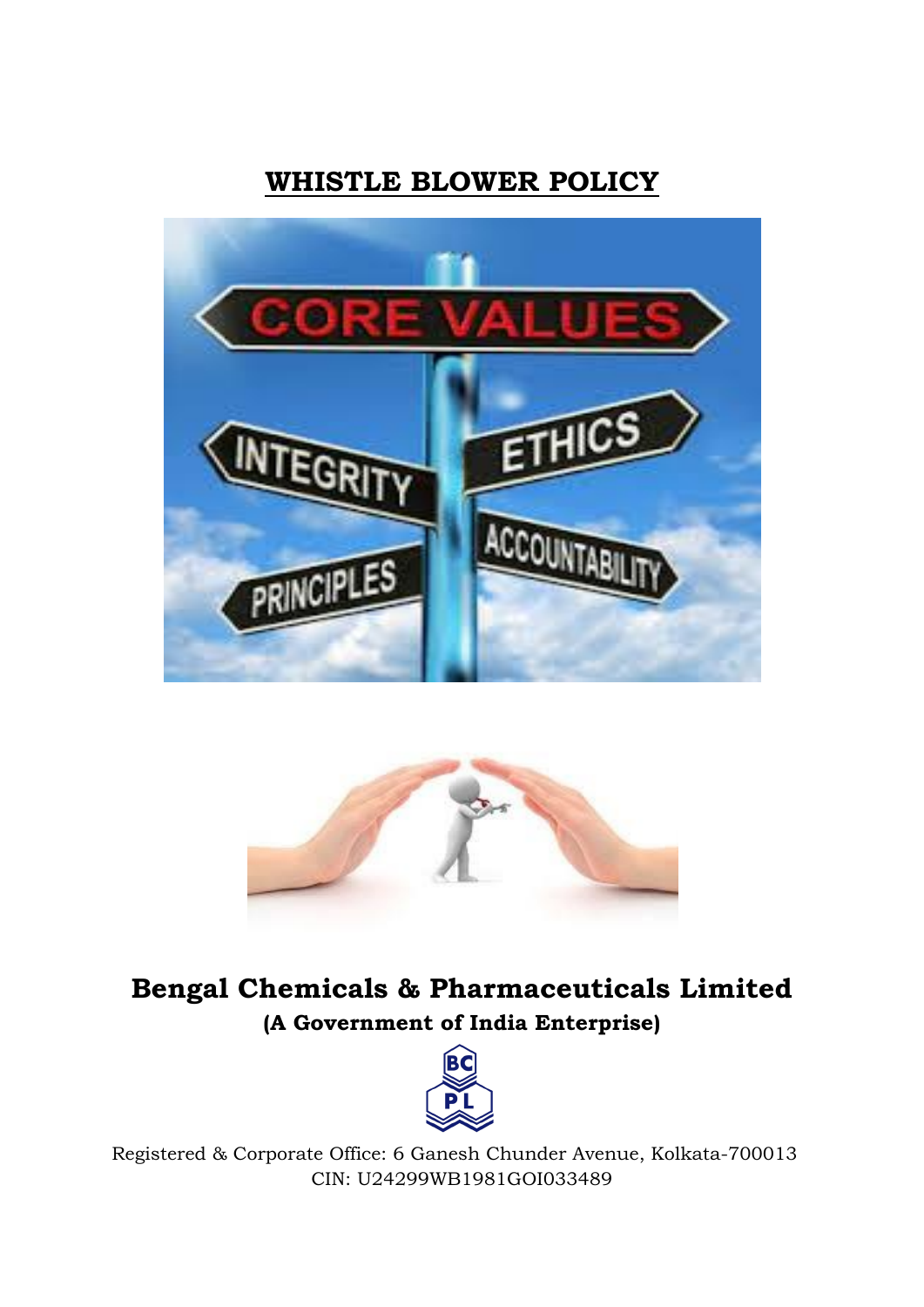# **WHISTLE BLOWER POLICY**

## **1. Preface**

- (i) The Guidelines on Corporate Governance for Central Public Sector Enterprises issued by the Department of Public Enterprises vide OM dated 14th May 2010 inter alia provide for establishment of a mechanism for employees to report to the management, concern about unethical behaviour, actual or suspected fraud, or violation of the Company's general guidelines on conduct or ethics. This mechanism also provide for adequate safeguards against victimization of employees who avail of the mechanism and also provide for direct access to the Chairman of the Audit Committee in exceptional cases.
- (ii) Section 177 of the Companies Act, 2013 provides as follows:-

(9) Every listed company or such class or classes of companies, as may be prescribed, shall establish a vigil mechanism for directors and employees to report genuine concerns in such manner as may be prescribed.

(10) The vigil mechanism under sub-section (9) shall provide for adequate safeguards against victimisation of persons who use such mechanism and make provision for direct access to the chairperson of the Audit Committee in appropriate or exceptional cases:

Provided that the details of establishment of such mechanism shall be disclosed by the company on its website, if any, and in the Board's report.

- (iii) This Whistle Blower Policy has been formulated and issued with the aforesaid objective and purpose.
- (iv) The Whistle Blower Policy does not tantamount in any manner to dilution of the vigilance mechanism in the Company.

### **2. Short, Title, and Commencement**

This Policy may be called the Whistle Blower Policy of Bengal Chemicals and Pharmaceuticals Limited (BCPL). It came into force on the date of Board Meeting in which it was approved.

# **3. Definitions**

(a) 'Audit Committee' means the Audit Committee as per Section 177 of the Companies Act, 2013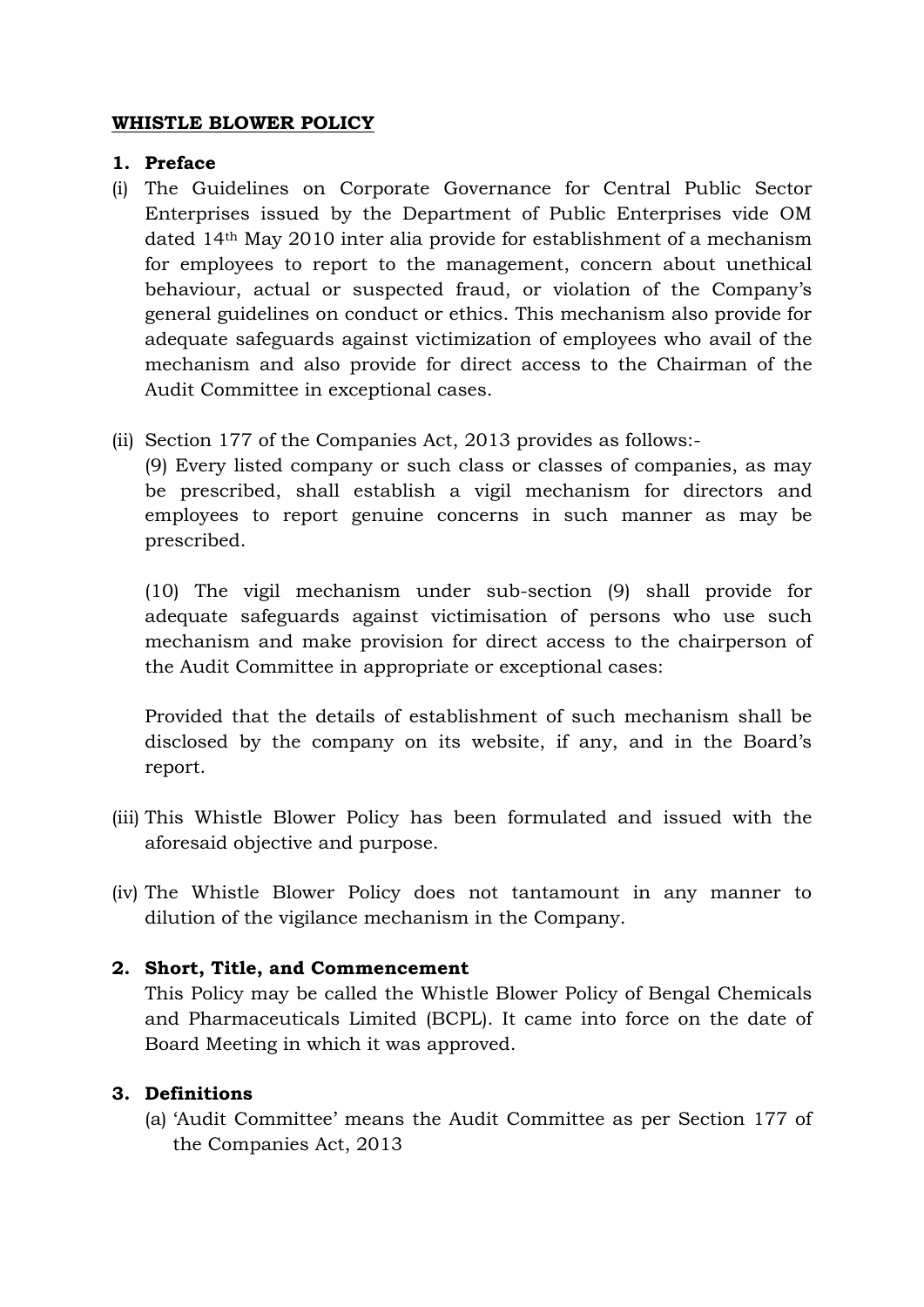- (b) 'Company' means Bengal Chemicals and Pharmaceuticals Limited (BCPL).
- (c) 'Competent Authority' means the Managing Director or any Functional Director nominated by MD to receive and deal with complaints under this policy from time to time.
- (d) 'Complaint' means a complaint made under this policy which discloses information which may be treated as evidence of unethical behaviour, actual or suspected fraud, or violation of the Company's general guidelines on conduct and ethics as prescribed in the BCPL employees (conduct, Discipline and Appeal (Amended) Rules, 1985.
- (e) 'Employee' means a person in the employment of the Company and includes a person on Contract or on deputation to/from Company.
- (f) 'Fraud' includes any act, omission, concealment of any fact or abuse of position committed by any employee or with his connivance in any manner, with intent to deceive, to gain undue advantage from, or to injure the interests of the Company or its employees.
- (g) 'Investigator' means a person(s) authorised, appointed, consulted or approached by the Competent Authority/ Chairman, Audit Committee in connection with conducting investigation into a complaint and includes the Auditors of the Company.
- (h) 'Screening Committee' means a Committee constituted under this Policy comprising the Managing Director or a Functional Director nominated by MD and two HODs as nominated by MD.
- (i) 'Unethical Behaviour' includes actions such as the ones given below but not limited to:
	- 1. Abuse of authority;
	- 2. Action aimed at taking advantage of another without his knowledge or consent;
	- 3. Financial irregularities;
	- 4. Disclosure of confidential/ proprietary information to unauthorised persons;
	- 5. Wastage/ misappropriation of Company funds/ assets;
	- 6. Non-conformance to reasonable standard of social or professional behaviour;
	- 7. Any other biased, favoured, or imprudent action.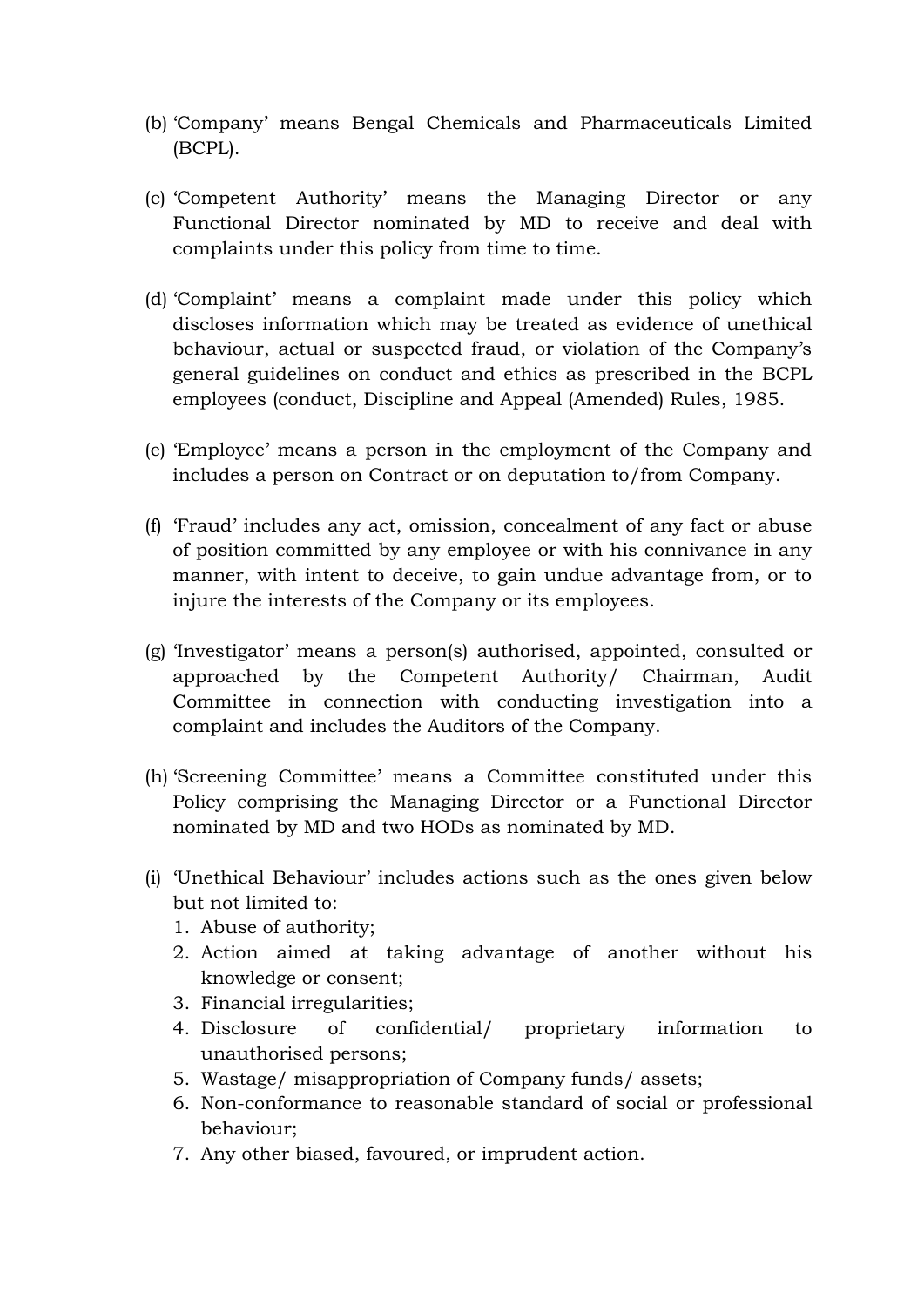- (j) 'Victimisation' means punishment or discrimination against the Whistle Blower selectively or unfairly.
- (k) 'Whistle Blower' means an employee who has made a complaint under this policy.

# **4. Eligibility**

All employees including contractual employees are eligible to make complaint under this Policy.

### **5. Whistle Blower Protection**

- (i) The identity of the Whistle Blower shall not be revealed.
- (ii) The Whistle Blower shall not be subjected to victimisation due to the fact that he had filed a complaint under this policy.
- (iii) If the Whistle Blower is required to give evidence in legal or disciplinary proceedings, arrangements towards his travel etc. will be made or expenses incurred by him in this connection will be reimbursed as per his entitlement as per Rules.
- (iv) Protection under this Policy would not mean protection against disciplinary action arising out of false, motivated or vexatious complaint made by Whistle Blower.
- (v) Any other employee assisting in the investigation or furnishing evidence in respect of complaint shall also be protected.

### **6. Procedure**

- (i) The Name, address, contact number and e-mail address of the Competent Authority/ Chairman, Audit Committee will be noticed from time to time.
- (ii) If, the Audit Committee of the Company is not in place due to reason, then the MD will nominate one of the Director to discharge the functions of the Chairman, Audit Committee, under this Policy.
- (iii) If the Whistle Blower believes that there is a conflict of interest between the Competent Authority and the subject matter of the complaint then he may send the complaint directly to the Chairman, Audit Committee, C/o Bengal Chemicals & Pharmaceuticals Limited, 6 Ganesh Chunder Avenue, Kolkata-700013.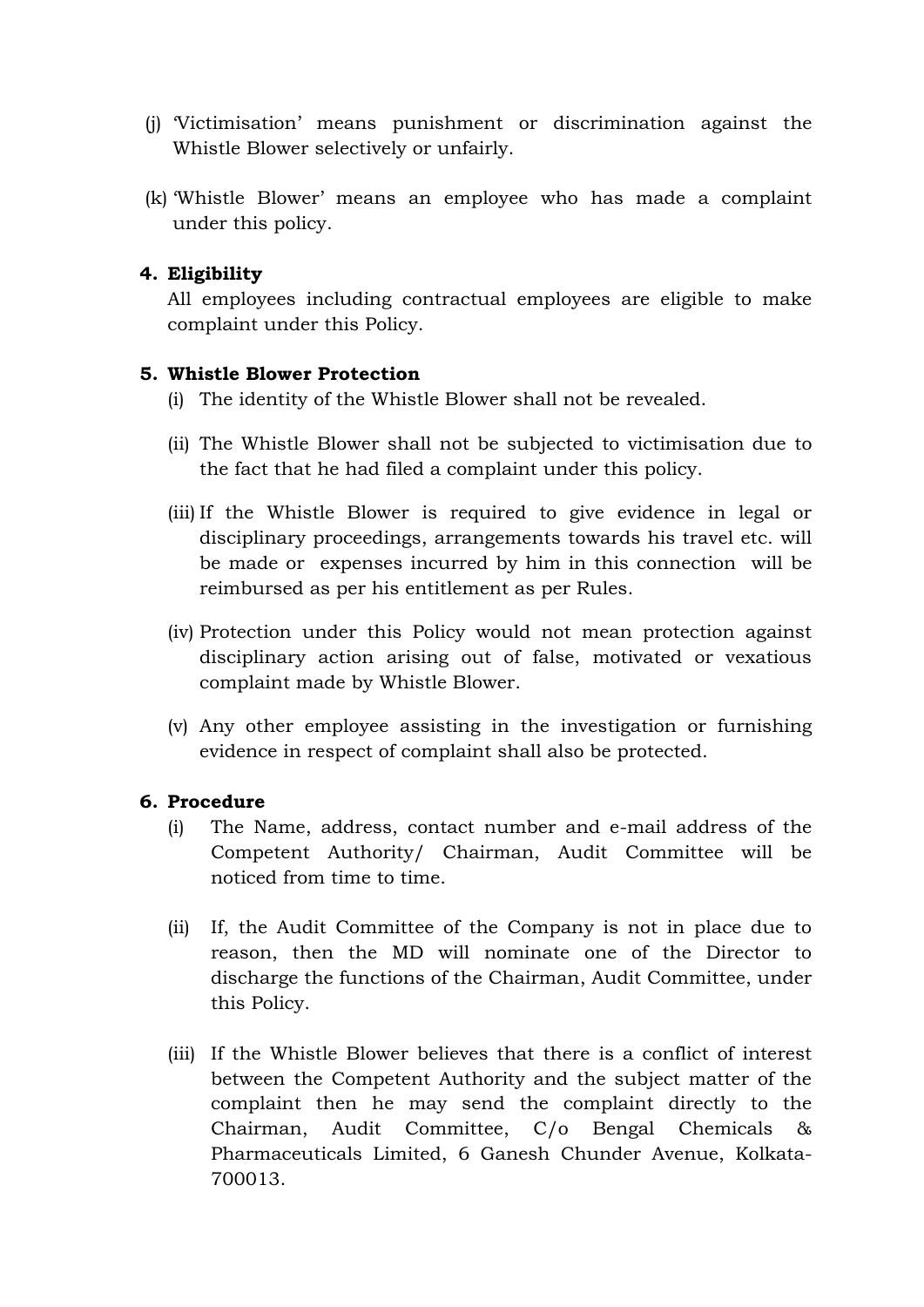- (iv) The complaint should be sent in a closed/ secured envelope. The complaint can also be sent through e-mail.
- (v) The envelope should be addressed by name to the Competent Authority or the Chairman, Audit Committee, as the case may be, and should be superscribed "Complaint under the Whistle Blower Policy". If the envelope is not closed/ secured and not superscribed, then it may not be possible to protect the identity of the Whistle Blower.
- (vi) The complaint should preferably be made in Hindi or English.
- (vii) The complaint should either be typed or written in legible handwriting and should provide a clear understanding of the issue/ concern raised. The reporting should be factual and not speculative in nature. It must contain as much relevant information as possible to allow for preliminary review and proper assessment.
- (viii) The Whistle Blower should give his name, address, contact number and e-mail address in the beginning or at the end of complaint or in an attached letter so that the same can be concealed, while processing further.
- (ix) The text for the complaint should be carefully drafted so as not to give any details or clue as to the Whistle Blower's identity. However, the details of the complaint should be specific and verifiable.
- (x) Whistle Blower should not enter into any correspondence with the Competent Authority/ Chairman, Audit Committee in their own interest. If any further clarification is required, the Whistle Blower will be contacted.
- (xi) Anonymous or pseudonymous complaints shall not be entertained.

### **7. Action**

(i) The Competent Authority or the Chairman, Audit Committee, as the case may be, shall upon receipt of the complaint, ascertain from the complainant, whether he was the person who made the complaint or not.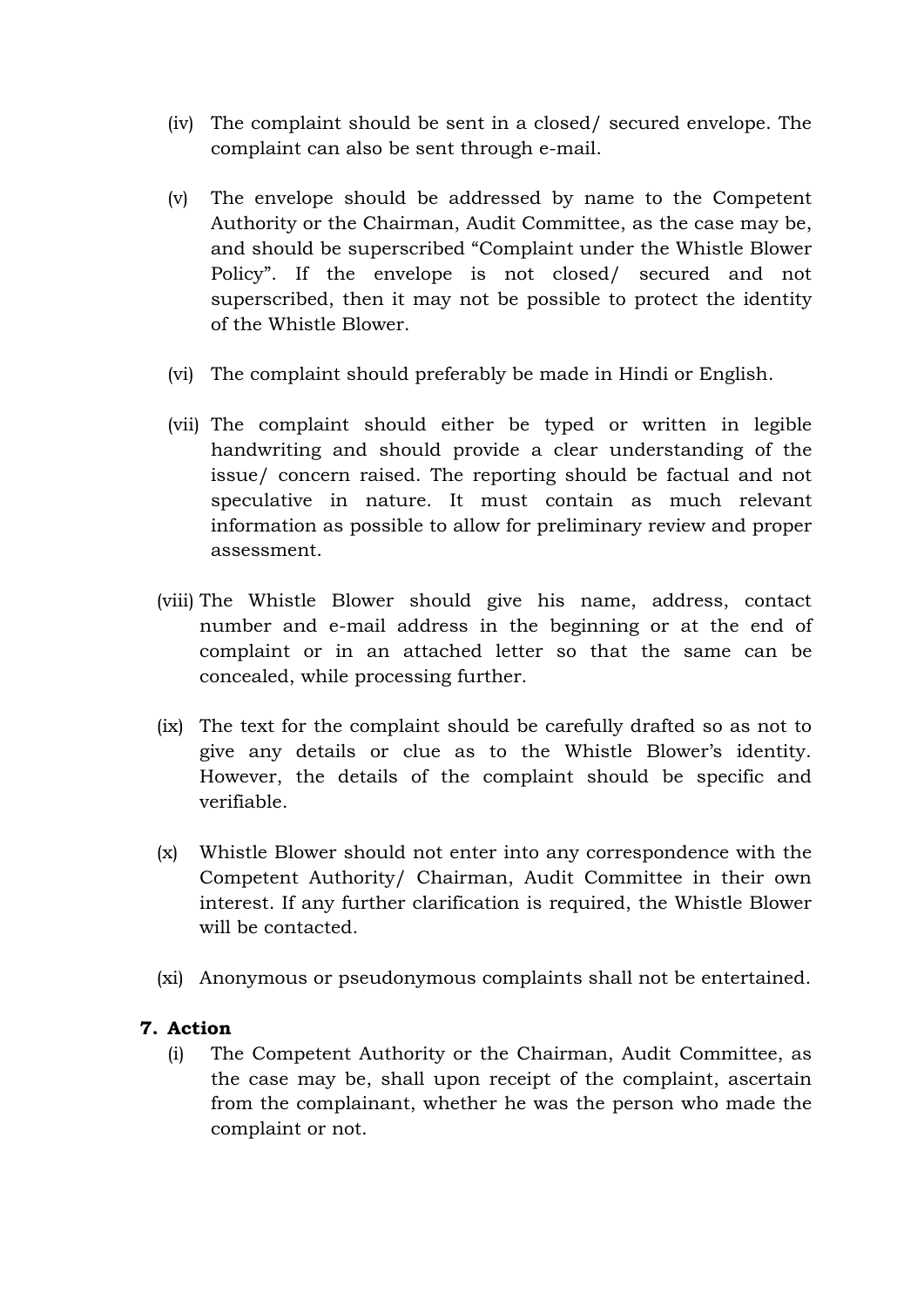- (ii) After concealing the identity of the Whistle Blower, the Competent Authority or the Chairman, Audit Committee, as the case may be, shall send the complaint to the Screening Committee. However, in case of conflict of interest between the subject matter of the complaint and any member(s) of the Screening Committee, the complaint may be sent directly to the Investigator for investigation and report or may be dealt with in a manner as deemed fit.
- (iii) Complaint against the Board Level Executives shall, after concealing the identity, be forwarded by the Competent Authority or the Chairman, Audit Committee, as the case may be to the CVO of Department of Pharmaceuticals, Ministry of Chemicals and Fertilizers, for further proceeding.
- (iv) The Screening Committee upon receipt of the complaint, may make discreet inquiry to ascertain whether there is any basis for proceeding further to investigate the complaint.
- (v) If the Screening Committee, as a result of the discreet inquiry or otherwise, is of the opinion that complaint requires further investigation, it will make a recommendation to forward the complaint to the Investigator(s) for further investigation. On receipt of the recommendation, the Competent Authority or the Chairman, Audit Committee, as the case may be, shall forward the complaint to the Investigator(s) for further investigation and report.
- (vi) If the Screening Committee is of the opinion that there are no sufficient grounds for proceeding further on the complaint, it shall recommend closure of the matter and filing of the complaint.
- (vii) The Screening Committee shall make the recommendations ordinarily within one week from the date of receipt of the complaint. In the absence of any member(s), the available member(s) of the committee shall make the recommendations.
- (viii) The Investigator(s) may require, for the purpose of any investigation, any employee(s) who in its opinion shall be able to furnish information or produce documents relevant to the investigation or assist in the investigation, to furnish any such information or produce any such document as may be necessary for the said purpose.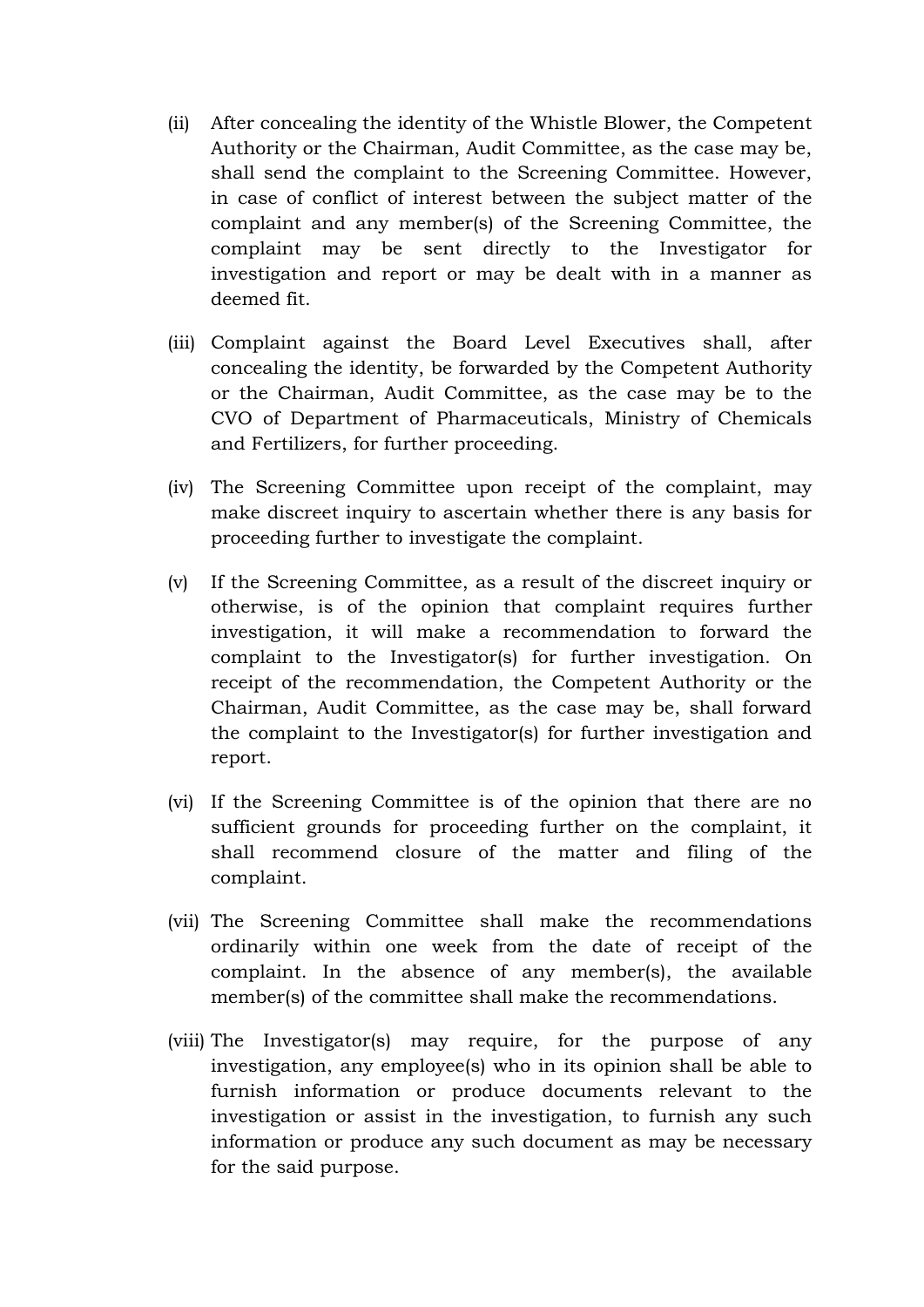- (ix) If the Investigator(s), as aresult of the investigation, are of the opinion that the complaint discloses the existence of unethical behaviour, actual or suspected fraud, or violation of the Company's general guidelines on conduct and ethics as prescribed in the BCPL employees (conduct, Discipline and Appeal (Amended) Rules, 1985, BCPL Certified Standing Orders etc., they may make any of the following recommendations:-
	- (a) Appropriate action to remedy the unethical behaviour, actual or suspected fraud, or violation of the Company's general guidelines on conduct and ethics and/ or to prevent their reoccurrence.
	- (b) Appropriate disciplinary action against the concerned person by his Disciplinary Authority if the complaint prima-facie discloses an act of omission or commission which amount to misconduct under BCPL employees (conduct, Discipline and Appeal (Amended) Rules, 1985, BCPL Certified Standing Orders, as the case may be.
	- (c) Any other action as deemed fit.
- (x) If the complaint is found to be false, motivated or vexatious the investigator(s) shall recommend appropriate disciplinary action against Whistle Blower by his Disciplinary Authority.
- (xi) If it is found that there are no sufficient grounds for proceeding further on the complaint, the Investigator(s) shall recommend closure of the matter and filing of the complaint.
- (xii) The Investigator(s) shall, submit their recommendations to the Competent Authority ordinarily within one month from the date of receipt of the complaint.
- (xiii) If the Competent Authority or the Chairman, Audit Committee, as the case may be, agrees with the recommendations of the Investigator(s), he shall take further action on the complaint as per the recommendations. If, however, the Competent Authority or the Chairman, Audit Committee, as the case may be, does not agree with the recommendations of the Investigator(s), he shall take such actions as deemed fit.